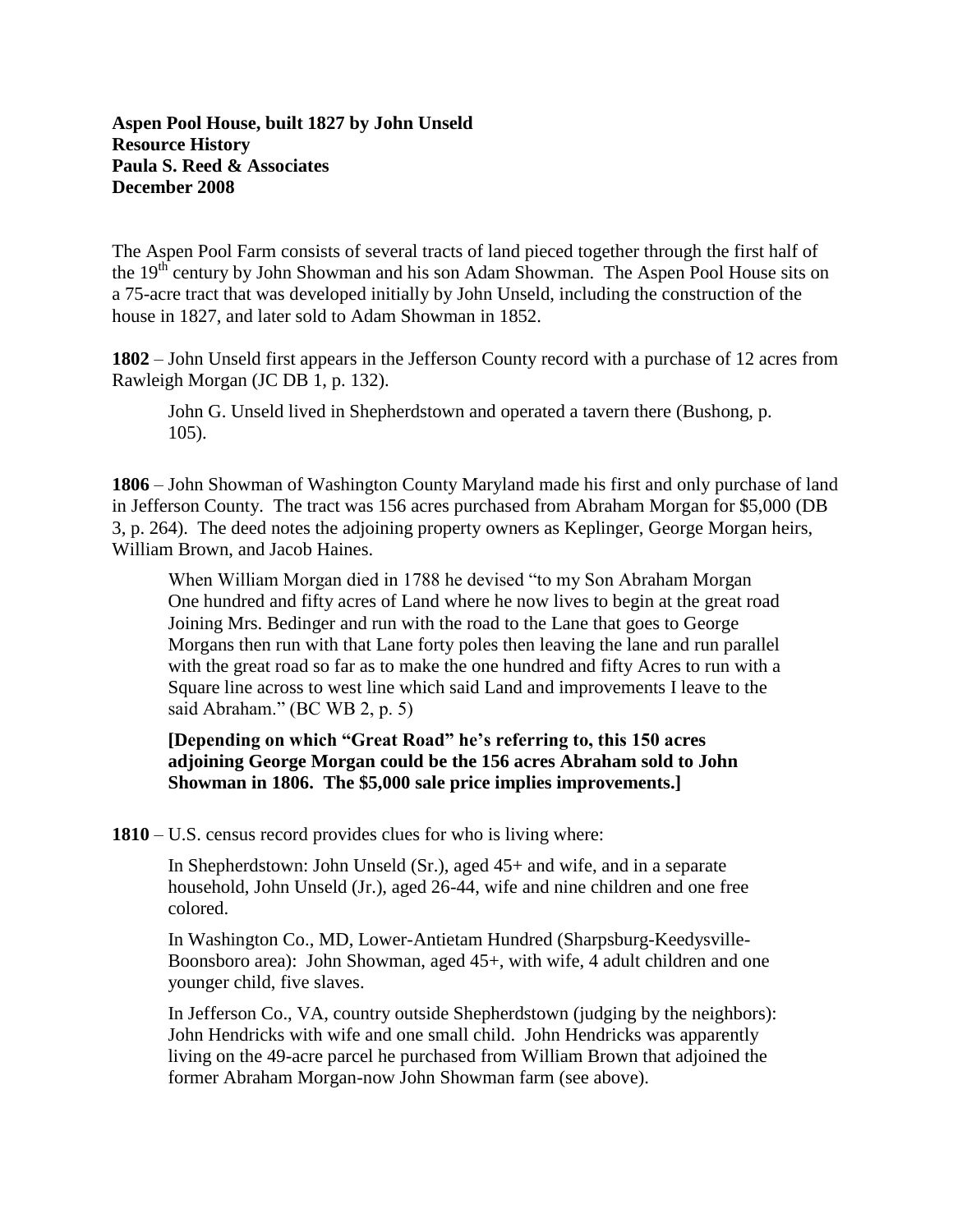John Hendricks sold the 49-acre parcel to John Unseld in 1810 for \$1,505 (DB 6, p. 176). Again, this price implies improvements.

**1811** – The Jefferson County land tax for John Unseld listed his two Shepherdstown lots (John Sr. must have died), the 12-acre parcel (from Rawleigh Morgan), and the 50-acre parcel (from Hendricks).

In 1813 Unseld purchased two more parcels in the country adjoining the two he already owned. One was 2 acres from Jacob Haines for \$60 (DB 8, p. 140) and the other was 8 ½ acres from George Feaman (Fayman) for \$300 (DB 8, p. 146). These purchases are not reflected on the tax record until 1823 for some reason.

**1820** – JC land tax listed John Showman, still in Maryland, with 150 acres and no building value. John Unseld was listed with just his 50-acre parcel and no building value.

The 1820 census showed Unseld still living in Shepherdstown, his occupation listed (possibly – it is very blurred) as "blacksmith." John Showman was still in Washington Co., living in Boonsboro with his wife and two adult children and six slaves. His son Adam Showman was living in a separate household in Boonsboro nearby.

**1823** – John Unseld was assessed for a 75-acre parcel (the total of the four parcels purchased from 1802-1813) with a building value of \$150, probably a small log dwelling. The only notation was "Alt'd" meaning the property was altered but with no further explanation.

By this time John Showman was deceased, his property listed under the "John Showman heirs," but still no building value.

**1827** – On the Showman heirs' property the building value was listed as \$300 with the notation "an unfinished but occupied house by [?] Showman valued at \$300."

This is likely the dwelling house shown on the 1852 map on the west side of the "Adam Showman" property and labeled "Aspin Pool."

In 1829 the John Showman heirs' building value rose again to \$450 with the notation "\$150 added for new log dwelling." This was likely a house built for Showman's widow Mary (Polly) located on the northeast side of the Shepherdstown Road on the 1852 map. But it was not until 1841 that the division of this part of the Showman farm was reflected in the tax record. Adam Showman was taxed on 104 acres with a \$300 building value and Mary Showman was taxed on 52 acres with a \$250 building value. This property gets recombined with the Adam Showman property in 1851 after Mary's death.

**[I'm putting all this Showman information here so as not to confuse the Aspen Pool stone house history, which is actually very separate from the Showman "Aspin Pool" farm history until 1852 (see below).]**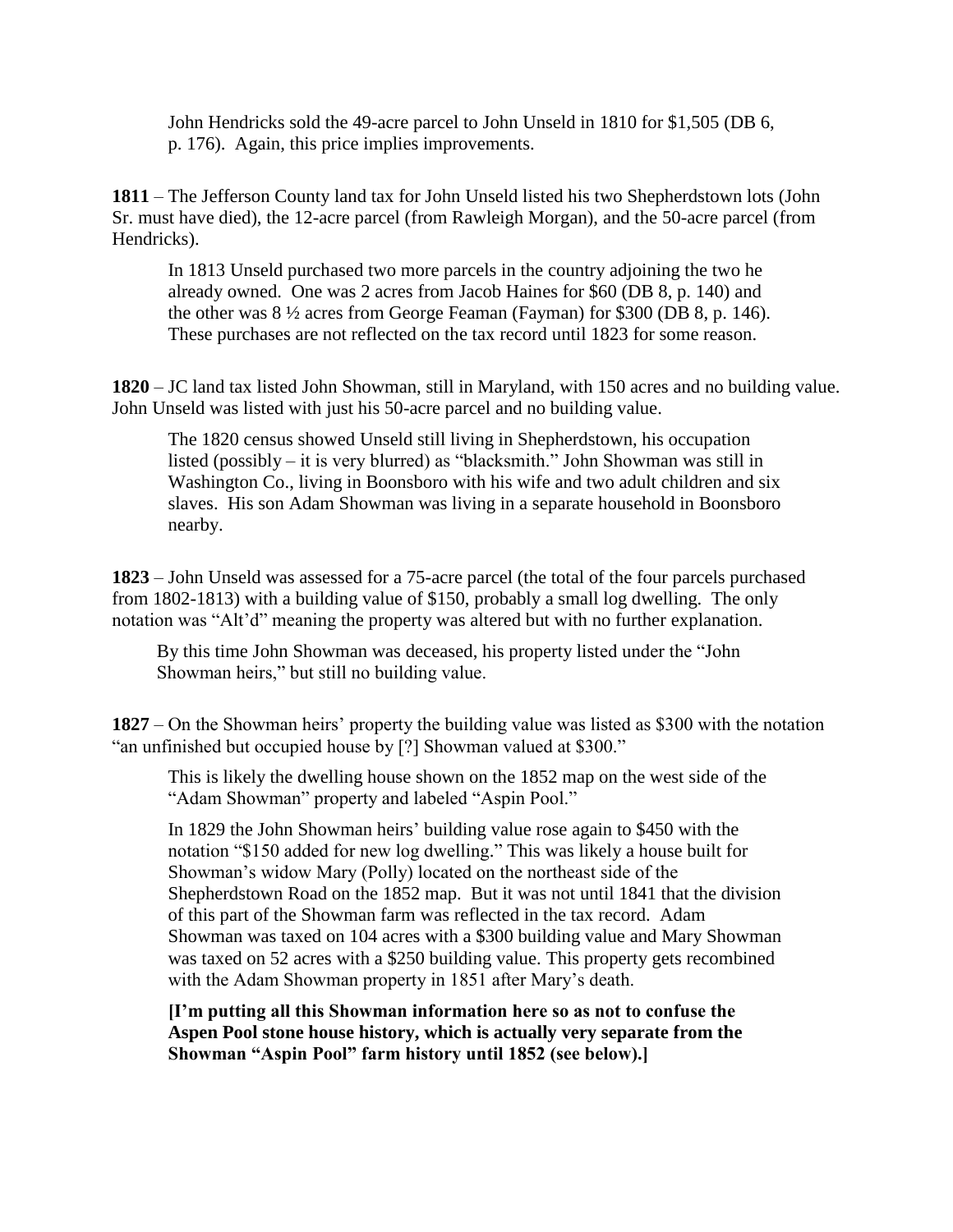**1828** – On the John Unseld 75-acre farm the building value rose to \$750 with the notation "new stone house added \$600."

**[The NR form (attached) for Aspen Pool Farm, prepared by Paula's students, dates the stone house to 1826 citing the 1827 tax record – this was in error (Don Wood's error I'm afraid) as it was in fact the 1828 tax record that had this notation.]**

**1830** – Census for Jefferson County listed John Unseld aged 50-60, his wife aged 40-50, two adult males and two adult females all aged 20-30, and one female child aged 5-10. The Unseld household also included two slaves. The slaves likely had rooms in the cellar kitchen area.

Neighbors Adam and Mary Showman were listed in separate households, Mary with one adult daughter and three slaves, Adam with his wife and children and one slave.

**1850** – John G. Unseld was deceased. His son John C. Unseld sold the small home farm to Thomas Thornburgh for the surprisingly low price of \$556 (DB 31, p. 341). **[it's possible this was my own transcription error – this could be \$5,560, I did not make a copy of the deed.]**

Thornburgh was listed on the 1850 census (in the subject neighborhood), aged 57, a farmer, with \$5,000 real estate value. Also listed were his wife Maria and six children. All of the children were listed as born in Pennsylvania, from the oldest at 19 years, to the youngest 1-year old child, indicating the Thornburghs moved to the Unseld farm directly from Pennsylvania.

In 1847, just a few years prior to Unseld's sale of the stone house property, Adam Showman began purchasing his father's farm (adjoining Unseld) from the other Showman heirs who all still lived in Maryland (DB 29, p. 163). In 1850, Adam Showman purchased the interest in his deceased mother's parcel of 52 acres from the other heirs, making his "Aspin Pool" farm of 156 acres complete again (DB 31, p. 341; this deed immediately preceded the Unseld to Thornburgh deed).

**1852** – Thomas Thornburgh sold 51 acres of the Unseld home farm to Adam Showman for \$3,627 (DB 32, p. 332). This appears on the tax record as the whole Unseld to Thornburgh tract of 79 ½ acres. The building value was \$800.

By this time the former Mary Showman parcel (52 acres) no longer had a building value (formerly \$150 log dwelling) and Adam Showman's former \$300 house was now valued at \$250. No doubt he was anxious to move into the Unseld stone house.

**1860** – There may have been some unhappiness between the Maryland Showman family and the Virginia family as by the 1860 census it appears that Adam Showman had changed his name to Sherman. Adam Sherman was a successful farmer at age 63. The census listed his real estate value at \$14,500, with a personal property value of \$5,500. Living in his household was his wife Ann, aged 61, and son Oliver H.T. Sherman, aged 41. Oliver was also listed as a farmer. Adam Sherman reportedly owned nine slaves by 1860 (see attached NR draft).